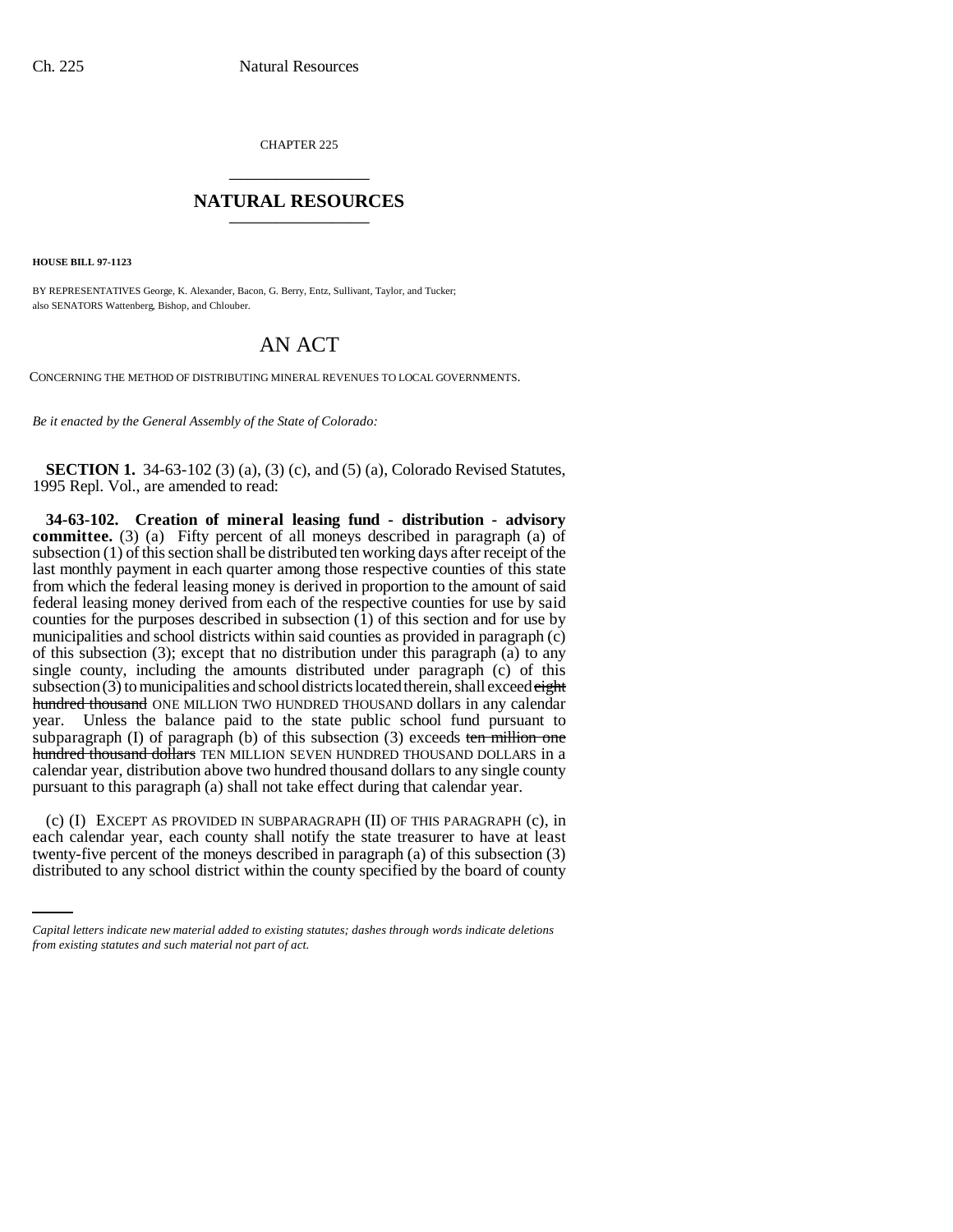Natural Resources Ch. 225

commissioners for use in accordance with the purposes described in subsection (1) of this section. EXCEPT AS PROVIDED IN SUBPARAGRAPH (II) OF THIS PARAGRAPH (c), in each calendar year, each county shall also notify the state treasurer to have at least thirty-seven and one-half percent of that part of the moneys which are described in paragraph (a) of this subsection (3) which THAT exceeds two hundred fifty thousand dollars distributed among the municipalities within the county according to that THE percentage which THAT the population within each municipality bears to the total population of all municipalities located within the county. The state treasurer shall not disburse funds to a county under this subsection (3) until such notification is received. For the purposes of this paragraph (c), "population" means the most recent population estimate at the time of the distribution of the mineral leasing fund as prepared by the demographic section of the division of local government.

(II) (A) ANY COUNTY MAY ELECT TO HAVE ITS DISTRIBUTIONS FROM THE MINERAL LEASING FUND MADE PURSUANT TO THIS SUBPARAGRAPH (II) BY NOTIFYING THE STATE TREASURER, IN WRITING, OF SUCH ELECTION. ANY ELECTION FOR DISTRIBUTION PURSUANT TO THIS SUBPARAGRAPH (II) SHALL BE EFFECTIVE UNTIL WITHDRAWN BY THE COUNTY BUT SHALL BE FOR A MINIMUM OF TWO FULL CALENDAR YEARS FOLLOWING RECEIPT BY THE STATE TREASURER OF THE NOTICE OF ELECTION FROM THE COUNTY. AFTER TWO FULL CALENDAR YEARS, A COUNTY MAY WITHDRAW THE ELECTION FOR DISTRIBUTION PURSUANT TO THIS SUBPARAGRAPH (II) AND RETURN TO DISTRIBUTION PURSUANT TO SUBPARAGRAPH (I) OF THIS PARAGRAPH (c) BY GIVING THE STATE TREASURER WRITTEN NOTICE OF SUCH WITHDRAWAL IN ADDITION TO ANY NOTICE REQUIRED TO BE GIVEN UNDER SUBPARAGRAPH (I) OF THIS PARAGRAPH (c). HOWEVER, DURING THE FIRST CALENDAR YEAR AFTER RECEIVING SUCH NOTICE OF WITHDRAWAL, THE STATE TREASURER SHALL DISTRIBUTE TWENTY-FIVE PERCENT OF THE MONEYS THE COUNTY WOULD OTHERWISE RECEIVE TO THE CITIES WITHIN THE COUNTY, TWENTY-FIVE PERCENT TO THE SCHOOL DISTRICTS WITHIN THE COUNTY, AND TRANSFER THE REMAINING FIFTY PERCENT TO THE LOCAL GOVERNMENT MINERAL IMPACT FUND.

(B) FOR THE FIRST FULL CALENDAR YEAR FOLLOWING RECEIPT BY THE STATE TREASURER OF NOTIFICATION OF THE COUNTY'S ELECTION PURSUANT TO SUB-SUBPARAGRAPH (A) OF THIS SUBPARAGRAPH (II), THE STATE TREASURER SHALL TRANSFER THE MONEYS EACH COUNTY WOULD OTHERWISE RECEIVE PURSUANT TO SUBPARAGRAPH (I) OF THIS PARAGRAPH (c) TO THE LOCAL GOVERNMENT MINERAL IMPACT FUND CREATED IN SUBSECTION (5) OF THIS SECTION.

(C) FOR THE SECOND FULL CALENDAR YEAR FOLLOWING RECEIPT BY THE STATE TREASURER OF NOTIFICATION OF THE COUNTY'S ELECTION PURSUANT TO SUB-SUBPARAGRAPH (A) OF THIS SUBPARAGRAPH (II) AND FOR EACH CALENDAR YEAR THEREAFTER, UNLESS A COUNTY HAS WITHDRAWN ITS ELECTION FOR DISTRIBUTION PURSUANT TO THIS SUBPARAGRAPH (II), THE STATE TREASURER SHALL DISTRIBUTE TO EACH COUNTY MAKING SUCH ELECTION THE MONEYS ATTRIBUTABLE TO SUCH COUNTY AS DESCRIBED IN PARAGRAPH (a) OF THIS SUBSECTION (3) AS FOLLOWS: FIFTY PERCENT TO SCHOOL DISTRICTS WITHIN THE COUNTY AND FIFTY PERCENT TO MUNICIPALITIES WITHIN THE COUNTY. WHERE MORE THAN ONE SCHOOL DISTRICT EXISTS WITHIN A COUNTY, THE DISTRIBUTION TO EACH SCHOOL DISTRICT SHALL BE THE PERCENTAGE THAT THE MOST RECENT FUNDED PUPIL COUNT, AS DETERMINED PURSUANT TO THE "PUBLIC SCHOOL FINANCE ACT OF 1994", ARTICLE 54 OF TITLE 22, C.R.S., FOR PUPILS ENROLLED IN THE COUNTY ATTRIBUTABLE TO THAT SCHOOL